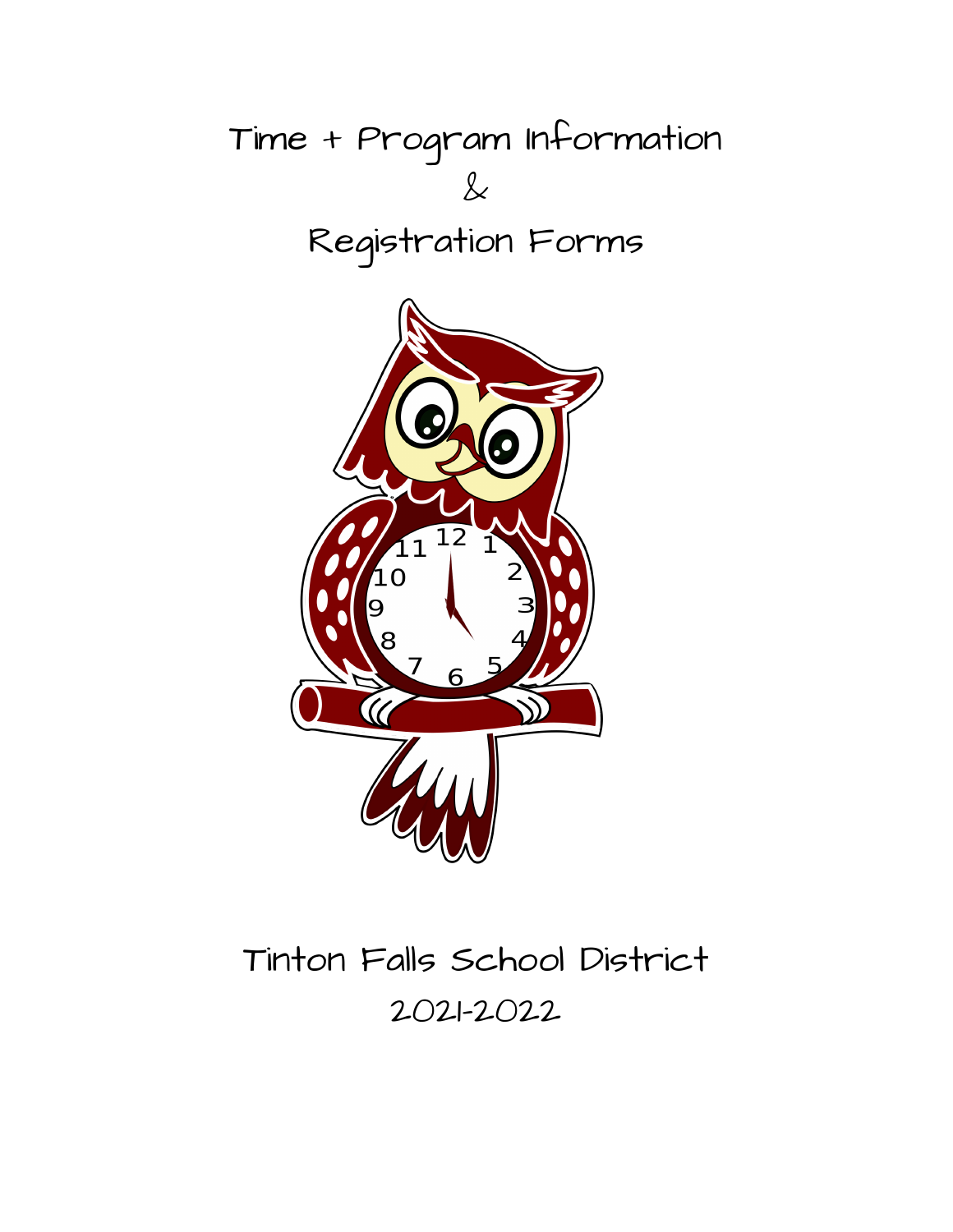# THE TINTON FALLS SCHOOL DISTRICT

TIME + AFTER-SCHOOL PROGRAM

658 TINTON AVENUE TINTON FALLS, NJ 07724 732-233-9114 FAX 732-542-1158 http://tfs.k12.nj.us

Lisa Goldey Vin Daniels Superintendent of Schools **Business Administrator/Board Secretary Business Administrator/Board Secretary** 

Dear Parents/Guardians:

Welcome to Time + in Tinton Falls, grades K-5. We are looking forward to our 2021-2022 after-school care program, which will begin on Wednesday**, September 8, 2021 at dismissal time.** Attached is the Time + program and registration information. A calendar indicating all days and times that the program is in session is also included. Please carefully review all information before signing the Parent Assurance Statement/ Student Registration form at the end of this packet.

Teacher coordinators operate the program each day at MFA and SRS. Assistants are assigned to work with them every afternoon. We also have approved teacher/staff members as well as guest teachers from the district to assist with the program as necessary. The program is available at both schools as long as sufficient student enrollment is met.

### **Registration Procedure:**

- 1. **Complete, sign and return Parent Assurance Statement/Student Registration forms.**
- 2. **Include a two-month tuition payment at the time of registration** by August 19th (September and June tuition see "Tuition Guidelines") in order to have your child begin the program on September 8th. **Students registered after August 19th, will not be able to begin the program until the week of September 14th .**
- ❖ **Registration for the 2021/2022 school year begins July 6 , 2021.**
- ❖ **Registrations must be brought to the following address:**

Tinton Falls Board of Education 658 Tinton Avenue Tinton Falls, New Jersey 07724

Parents may enroll children throughout the year. A minimum of **forty-eight hours notice** is required to begin Time +.

Should you have any questions about the program, please contact Patty Caruso at pcaruso@tfschools.org or 732-233-9114.

Very truly yours,

Lisa Goldey Superintendent of Schools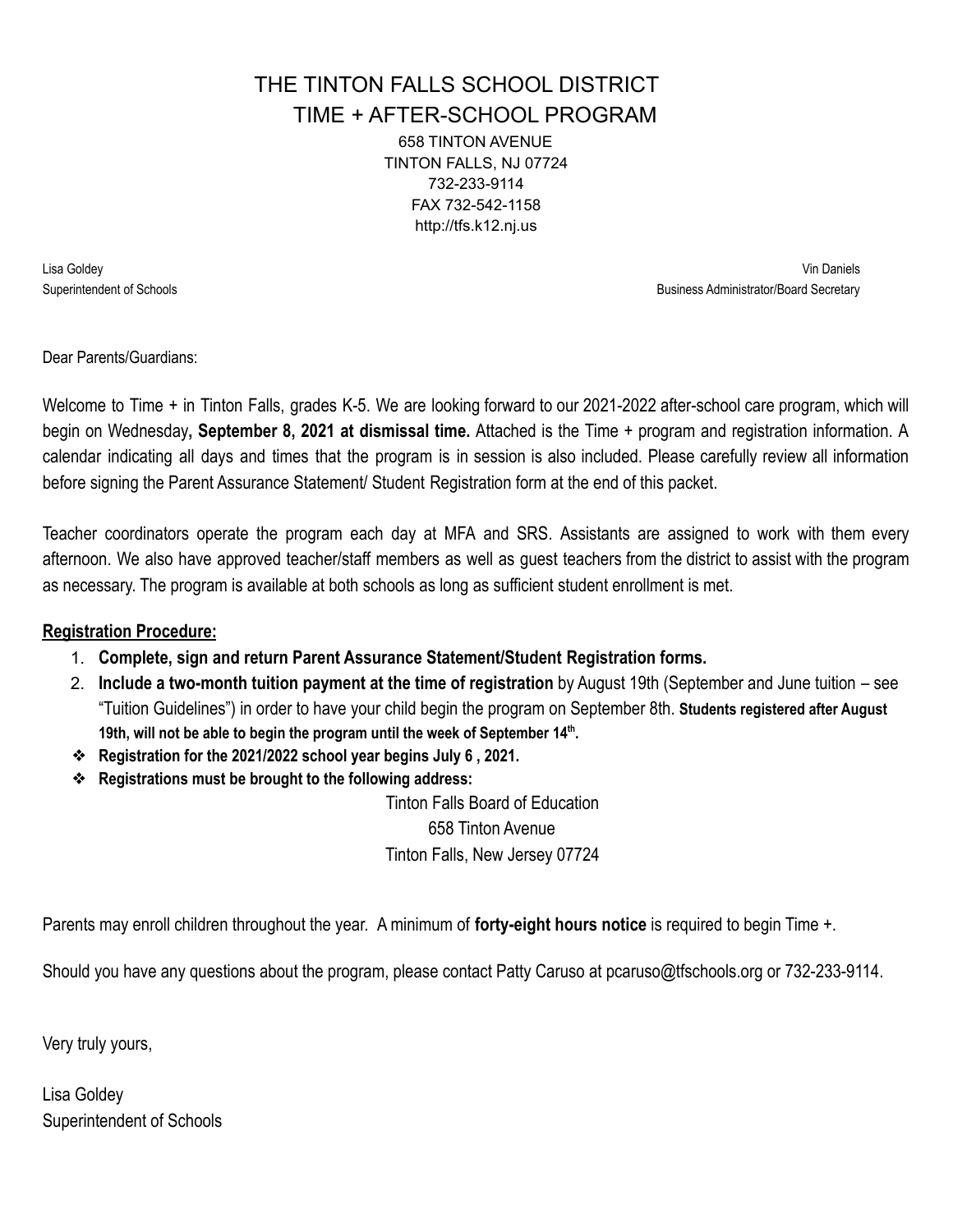#### **K-5 PROGRAM GUIDELINES**

#### **Time + operates daily from school dismissal until 6:00 P.M.**

#### **\*\*For the safety of everyone, the Time + Program will follow NJDOH, NJDOE and CDC guidance\*\***

1. Time + Coordinators may be reached while Time + is in session using the following cell phone numbers: Atchison School **732-245-9346** and Swimming River School 7**32-245-9698**. Please keep this number handy or program it into your cell phone in case of an emergency.

2. When your child will not be in Time + for any reason, please be sure to inform the coordinators and your child's classroom teacher either the day before or the same morning of the absence. Notification must be in writing. In the event that advanced notification is not possible, please notify your child's school.

3**.** Parents are required to sign their children out daily with a Time + coordinator. Children **will not** be released to anyone under the age of 17. Children will not be permitted to walk home and/or leave unescorted. Children will not be escorted by Time + coordinators to after-school activities.

4. Children will only be released to those family members and/or neighbors/friends identified on the registration form. Photo identification is required for release to anyone other than the parent. Parents may make additions/changes by notifying the coordinators in person. Children may not return to Time + once they have been signed out.

5. Please notify Time + coordinators when any registration information changes during the year (i.e. changes in address, home/work telephone numbers, emergency contacts, etc.). All changes must be made in person. Notes reflecting changes will not be accepted.

6. Both the school calendar and the Time + calendar are included in the registration packet. Please note the school days/vacations when Time + will/will not operate. Children must be present in school at the end of the day in order to attend Time +.

7. Please send an after-school snack/drink with your child every day. Time + is a "nut-free" facility; therefore, please refrain from sending in **any snacks containing nuts.** Children will be given time to eat once they arrive at Time +. Sharing of snacks is not permitted.

8. Time + does not encourage children to bring personal items/toys and will not be responsible for any loss or damage.

9. Teachers may not administer medications to children. Please include any allergies/medical needs your child has on the Parent Assurance Statement.

10. In the event of a weather-related emergency early closing, Time + will be cancelled and the children will be sent home on their regular bus. Notify the main office if you do not want your child to go on the bus and that you will be picking him/her up.

11. **In the event in which after-school activities are cancelled, Time + will only operate until 5:00.**

#### **ACTIVITY DESIGN**

Children will participate weekly in:

- $\star$  Recreational play
- $\star$  Technology lab time
- $\star$  Homework assistance (please speak with your building coordinators)
- $\star$  Arts and crafts/holiday projects
- $\star$  Outside play
- $\star$  Special events will be announced throughout the year



Should any child engage in any **inappropriate behavior**, parents will be informed. Coordinators are responsible for the safety of all children. Should a coordinator need to temporarily remove a child from attending, 24-hour notice will be given to the parent.

Repeated inappropriate behavior will result in dismissal from Time + for the remainder of the year. If a child is dismissed from the program due to inappropriate behavior more than once, he/she will be indefinitely prohibited from returning to the Time + program in the future.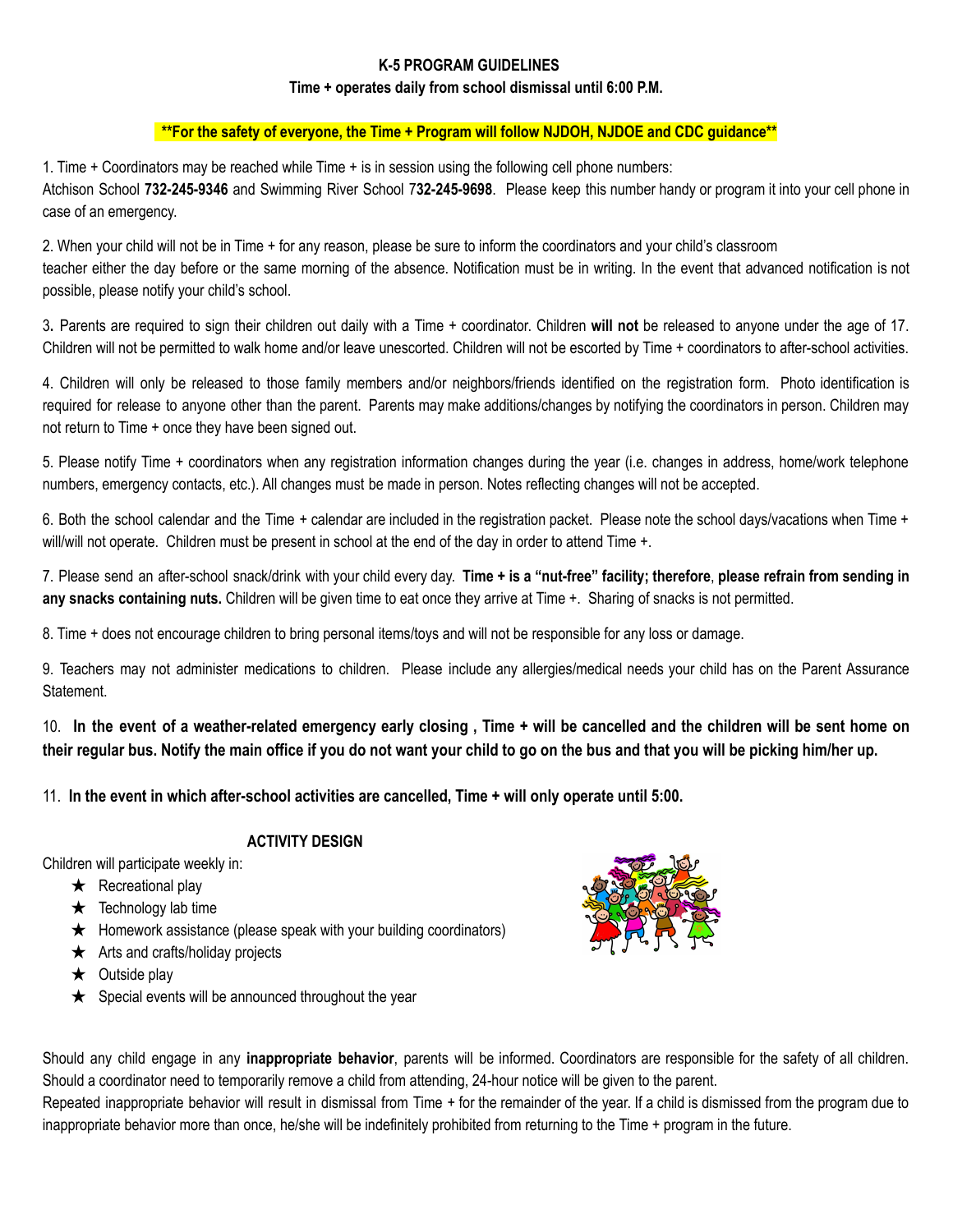### TIME + TUITION GUIDELINES

REGISTRATION requires an initial payment of two months\* (September & June). Payments can be made monthly, quarterly in advance, or for the full year in advance. Parents paying for the entire year in September will receive a 5% discount. *Registrations occurring during the school year will require a minimum of 48 hours notice.*

TUITION is a yearly amount payable in monthly installments. Monthly payments are calculated by dividing the yearly amount equally by the ten school months. Tuition does not include holidays or school vacations when Time + is not in session.

PAYMENTS are due in the Business Office on the first day of each month. Payments may be made in the form of cash, money *order, check, or via PaySchools Central. Please make checks payable to: Tinton Falls Board of Education.* Mail payments to: Time +, Tinton Falls Board of Education, 658 Tinton Avenue, Tinton Falls, NJ 07724. Please *include your child's name and month that the tuition is for on the memo portion of your check.*

Please be advised that Time + does not prepare monthly or yearly statements for tax purposes. If you require a receipt for your tuition payments, please send a prepared receipt requiring just a signature, along with a self-addressed stamped envelope.

LATE NOTICES from the Business Office will be sent if tuition is not paid by the 5<sup>th</sup> of the month. Should a reminder be sent, a \$15.00 late fee will be assessed. Dismissal from Time + will occur when your tuition is in arrears for more than one month. Continuous delinguent payments will result in removal from the after-school care program for the current year and/or jeopardize **enrollment for the following year.**

LATE FEES for Time + will occur when a parent arrives after 6:00 P.M. to pick up their child. This charge is \$30.00 for the first 15 minutes and \$37.50 per hour for each additional hour. Three late pick-ups during the year will result in dismissal from the **program.**

EXTRA DAYS are incurred only by parents registering for the 4 day a week program or less. Occasionally your child may need to attend Time + on an unscheduled day. There will be no charge if you switch one of your scheduled days for an unscheduled day within the same week. An extra day charge (your per day rate) will be incurred if your child attends his/her regularly scheduled days plus an unscheduled day in the same week. Days your child is absent from Time + cannot be accumulated for future use.

EMERGENCY DAYS are available for students who are not enrolled in the Time + program. The fee is \$35.00 on a regular school **day and \$50.00 on a single-session school day.**

CHANGES made to your original Time + schedule are required to be in writing 48 hours prior to the change. The Time + coordinators, your child's homeroom teacher and the Business Office require written notification. Two changes will be permitted. **Afterwards, a \$10.00 fee will be assessed for each subsequent change. Flexible schedules cannot be accommodated.**

WITHDRAWAL from the program is required to be in writing 48 hours prior to the child's last day. The Time + coordinators, your child's homeroom teacher and the Business Office must be notified. Upon receiving written notice in the Business Office, the Time + account will be updated then closed. Any remaining balance will be due immediately. Failure to provide Time + with 48 hours notice will result in a \$25.00 penalty either being added to your remaining balance or billed directly to you. All **payments/deposits are non-refundable; therefore, no refunds will be issued throughout the year.**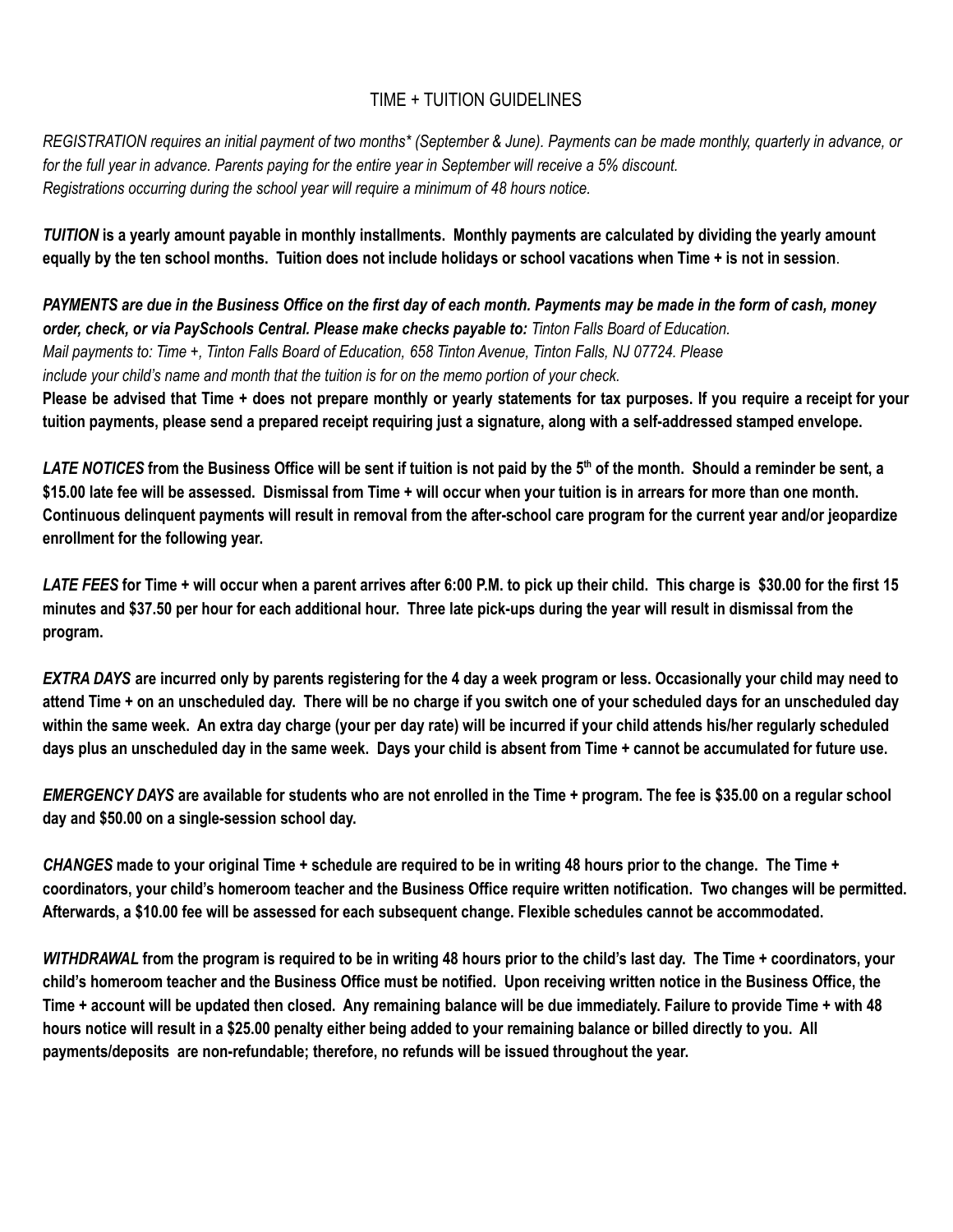## Monthly Tuition Payment Schedule/Rates

| # of Days/Week | # of Children         | <b>Annual Tuition</b> | <b>Monthly Tuition</b> |
|----------------|-----------------------|-----------------------|------------------------|
| 5 days         | 1 <sup>st</sup> Child | \$2200                | \$220                  |
| 5 days         | 2 <sup>nd</sup> Child | \$2100                | \$210                  |
|                |                       |                       |                        |
| 4 days         | 1st Child             | \$2000                | \$200                  |
| 4 days         | 2 <sup>nd</sup> Child | \$1900                | \$190                  |
|                |                       |                       |                        |
| 3 days         | 1st Child             | \$1800                | \$180                  |
| 3 days         | 2 <sup>nd</sup> Child | \$1700                | \$170                  |
|                |                       |                       |                        |
| 2 days         | 1 <sup>st</sup> Child | \$1600                | \$160                  |
| 2 days         | 2 <sup>nd</sup> Child | \$1500                | \$150                  |
|                |                       |                       |                        |
| 1 day          | 1st Child             | \$1400                | \$140                  |
| 1 day          | 2 <sup>nd</sup> Child | \$1300                | \$130                  |

→ Payments may be made at the Tinton Falls Board of Education office or via PaySchools. PaySchools information can be accessed here:

[www.payschoolscentral.com](http://www.payschoolscentral.com/)

- 21
- ➔ If paying at the Tinton Falls Board of Education office, please be sure to make checks payable to the Tinton Falls Board of Education and include your child's name and the tuition month in the memo portion of the check.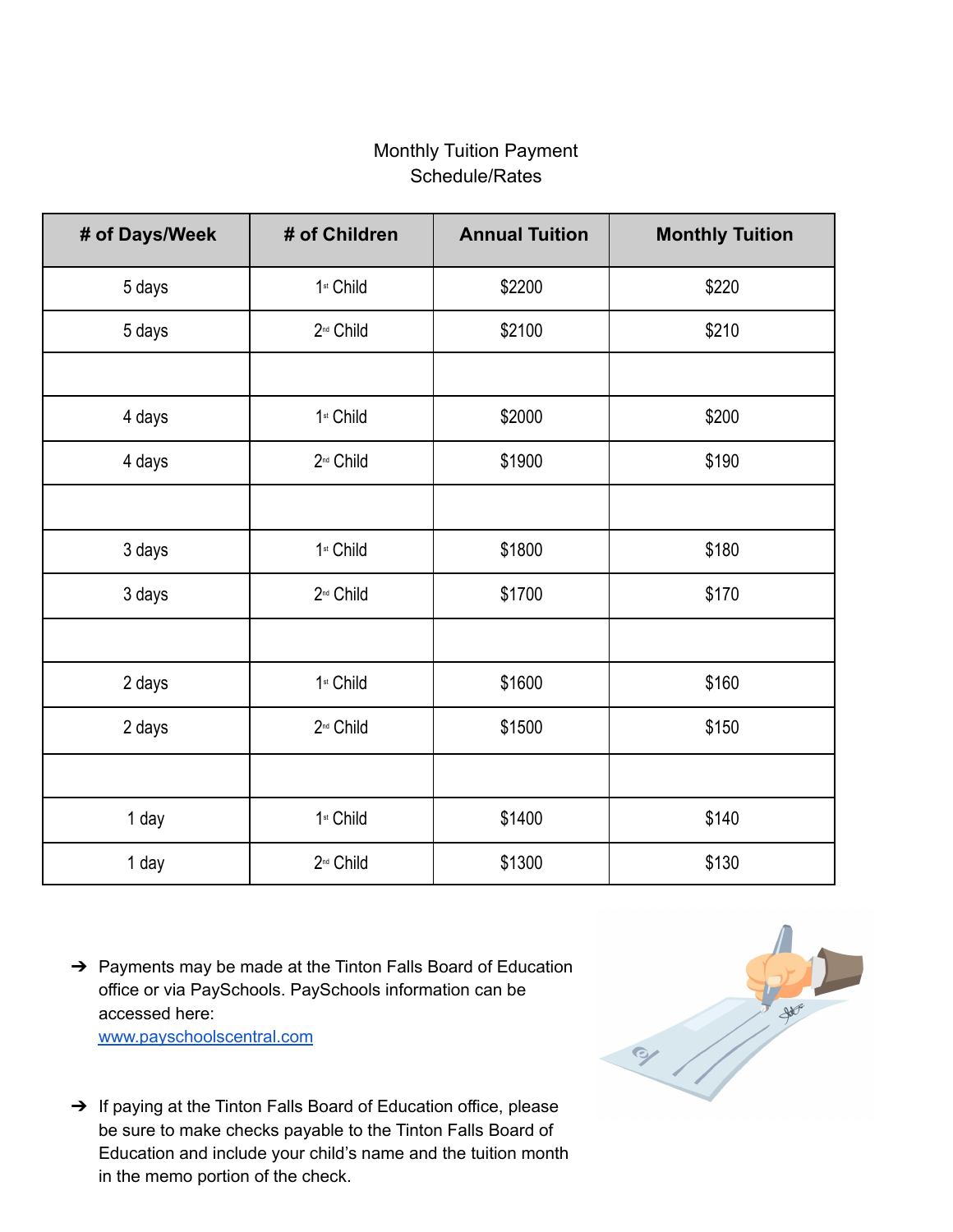Time + 2021-2022

| September 8, 2021                       | <b>TIME + BEGINS</b>            | First Day for Students                           |  |  |
|-----------------------------------------|---------------------------------|--------------------------------------------------|--|--|
| September 16, 2021                      | TIME + CLOSED                   | <b>SCHOOLS CLOSED - YOM KIPPUR</b>               |  |  |
| October 11, 2021                        | TIME + CLOSED                   | <b>SCHOOLS CLOSED - COLUMBUS DAY</b>             |  |  |
| October 28, 2021                        | TIME +<br>Dismissal - 6:00 P.M. | Single Session Day - Staff PLC's                 |  |  |
| October 29, 2021<br>November 2-4, 2021  | TIME +<br>Dismissal - 6:00 P.M. | Single Session Day - P/T Conferences             |  |  |
| November 4, 2021<br>November 5, 2021    | TIME + CLOSED                   | <b>SCHOOLS CLOSED - NJEA CONVENTION</b>          |  |  |
| November 24, 2021                       | TIME +<br>Dismissal - 6:00 P.M. | Single-Session Day - Thanksgiving Holiday Begins |  |  |
| November 25, 2021<br>November 26, 2021  | <b>TIME + CLOSED</b>            | <b>SCHOOLS CLOSED - THANKSGIVING</b>             |  |  |
| December 23, 2021                       | TIME +<br>Dismissal - 6:00 P.M. | Single-Session Day - Winter Break Begins         |  |  |
| December 24, 2021-<br>December 31, 2021 | TIME + CLOSED                   | <b>SCHOOLS CLOSED - WINTER BREAK</b>             |  |  |
| January 14, 2022                        | TIME +<br>Dismissal - 6:00 P.M. | Single Session Day - Staff PLC's                 |  |  |
| January 17, 2022                        | TIME + CLOSED                   | <b>SCHOOLS CLOSED - M.L. KING BIRTHDAY</b>       |  |  |
| February 17, 2022                       | TIME +<br>Dismissal - 6:00 P.M. | Single Session Day - Staff PLC's                 |  |  |
| February 18, 2022                       | TIME + CLOSED                   | <b>SCHOOLS CLOSED - Staff Professional Day</b>   |  |  |
| February 21, 2022                       | TIME + CLOSED                   | SCHOOLS CLOSED - PRESIDENTS' DAY                 |  |  |
| March 18, 2022                          | TIME +<br>Dismissal - 6:00 P.M. | Single Session Day - Staff PLC's                 |  |  |
| April 15, 2022 -<br>April 22, 2022      | TIME + CLOSED                   | <b>SCHOOLS CLOSED - SPRING BREAK</b>             |  |  |
| May 27, 2022                            | TIME +<br>Dismissal - 6:00 P.M. | Single Session Day - Staff PLC's                 |  |  |
| May 30, 2022                            | TIME + CLOSED                   | SCHOOLS CLOSED - MEMORIAL DAY                    |  |  |
| June 3, 2022                            | TIME +<br>Dismissal - 6:00 P.M. | Single Session Day - Staff PLC's                 |  |  |
| June 17, 20, 21, 2022                   | TIME +<br>Dismissal - 6:00 P.M. | Single-Session Days                              |  |  |